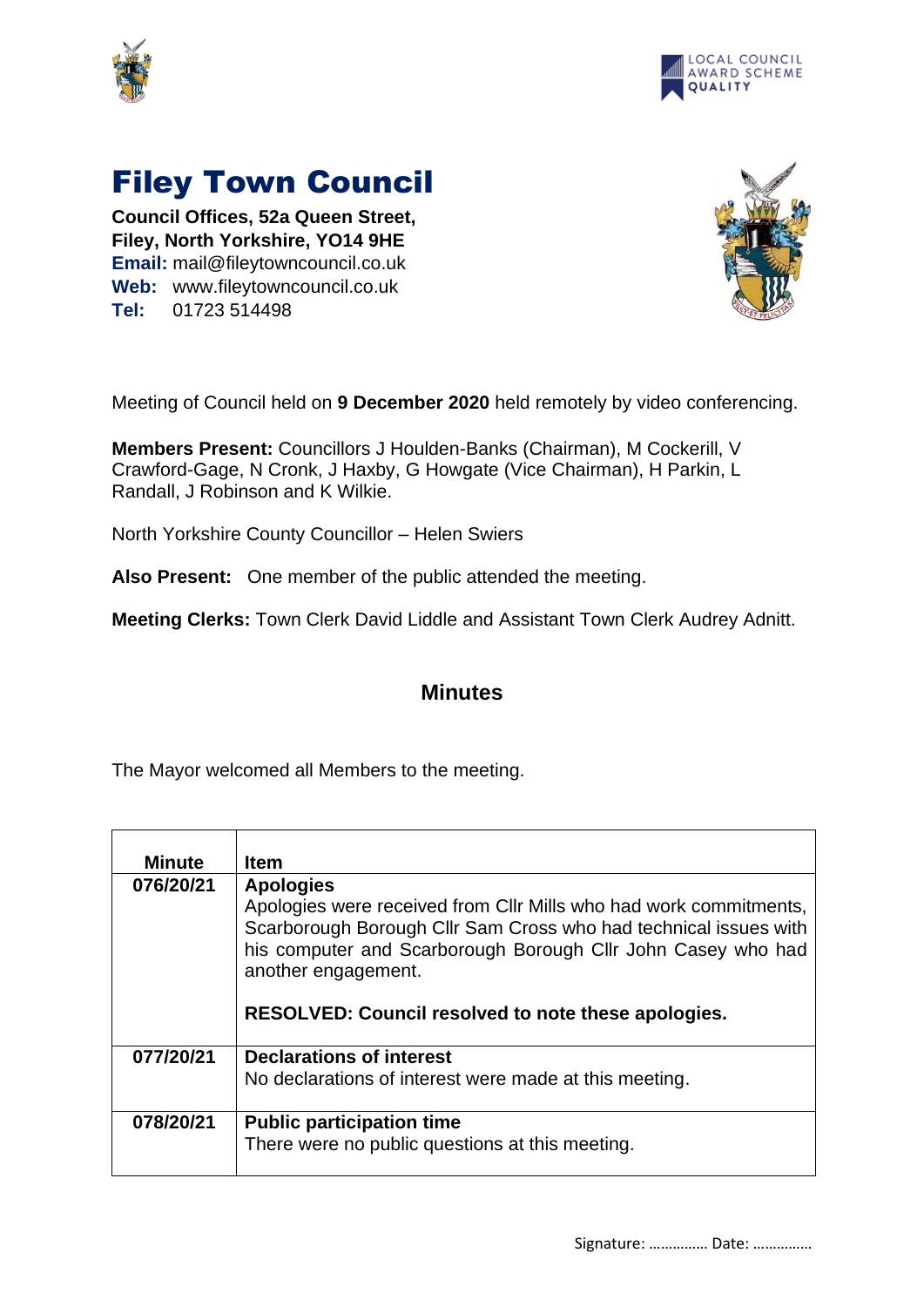



|           | <b>Reports to Council</b>                                                                                                                                                                                                                                                                                                                                                                                                                                                                                                                                                                                                                                                                                                                                                                                                                                                                                                                                                                                                                                                                                                                                                                                                                                                                                     |
|-----------|---------------------------------------------------------------------------------------------------------------------------------------------------------------------------------------------------------------------------------------------------------------------------------------------------------------------------------------------------------------------------------------------------------------------------------------------------------------------------------------------------------------------------------------------------------------------------------------------------------------------------------------------------------------------------------------------------------------------------------------------------------------------------------------------------------------------------------------------------------------------------------------------------------------------------------------------------------------------------------------------------------------------------------------------------------------------------------------------------------------------------------------------------------------------------------------------------------------------------------------------------------------------------------------------------------------|
| 079/20/21 | <b>North Yorkshire Police Report</b><br>A copy of the report had been circulated with the agenda papers. The<br>report gave details of crimes, road related incidents and anti-social<br>behaviour between April and November 2020. As no representative<br>from North Yorkshire Police was available to attend the meeting,<br>Members were advised to direct any questions they had on the police<br>report via the Town Clerk.                                                                                                                                                                                                                                                                                                                                                                                                                                                                                                                                                                                                                                                                                                                                                                                                                                                                             |
| 080/20/21 | <b>Mayoral Report</b><br>The Mayor was pleased to report that the new Christmas lights had<br>been installed around town and had been very well received.                                                                                                                                                                                                                                                                                                                                                                                                                                                                                                                                                                                                                                                                                                                                                                                                                                                                                                                                                                                                                                                                                                                                                     |
|           | The Music venue/restaurant 'Tommy's' on Hope Street had recently<br>installed a recording studio which was becoming popular with local<br>musicians, and the Mayor wished to thank North Yorkshire County<br>CIIr Swiers for her grant funding assistance on this project.                                                                                                                                                                                                                                                                                                                                                                                                                                                                                                                                                                                                                                                                                                                                                                                                                                                                                                                                                                                                                                    |
|           | Finally, the Mayor took the opportunity to thank her colleagues on the<br>Council for all their hard work during 2020.                                                                                                                                                                                                                                                                                                                                                                                                                                                                                                                                                                                                                                                                                                                                                                                                                                                                                                                                                                                                                                                                                                                                                                                        |
| 081/20/21 | <b>Borough and County Councillor Reports</b><br><b>Scarborough Borough Councillor's Report</b><br>Scarborough Borough. Cllr Cockerill's report had been previously<br>circulated and gave updates on Rubbish on the Beach, Seafront<br>Railings, Seadale Terrace and the Former Gas Showroom Site.<br>Cllr Cockerill gave a further verbal update at the meeting on progress<br>with the Filey Flood Alleviation Scheme, despite slight setbacks<br>because of the recent very wet weather it was envisaged that the<br>footpaths would be completed by the middle of March 2021.<br>Cllr Casey's report had been previously circulated and gave updates<br>on the former Gas Showroom, a potential 'Fin the Fish' for Filey and<br><b>Filey Railway Station.</b><br>Councillor Randall wished to thank Councillors Cockerill and Casey<br>for their assistance in trying to source a 'Fin the Fish' type recycling<br>bin for Filey as it would be a welcome addition to the seafront area.<br>Councillor Haxby reported that he had received complaints regarding<br>the size of the signage at the new car park on Station Avenue. Cllr<br>Cockerill advised that Cllr Casey was investigating that issue in his<br>capacity as Vice-Chairman of Scarborough Borough Council<br><b>Planning Committee.</b> |
|           | <b>North Yorkshire County Councillor's Report</b><br>County Cllr Swiers report had been previously circulated and gave<br>updates on Covid 19, Public Health Leadership, Hunmanby and Filey<br>Railway Station and Christmas recycling.                                                                                                                                                                                                                                                                                                                                                                                                                                                                                                                                                                                                                                                                                                                                                                                                                                                                                                                                                                                                                                                                       |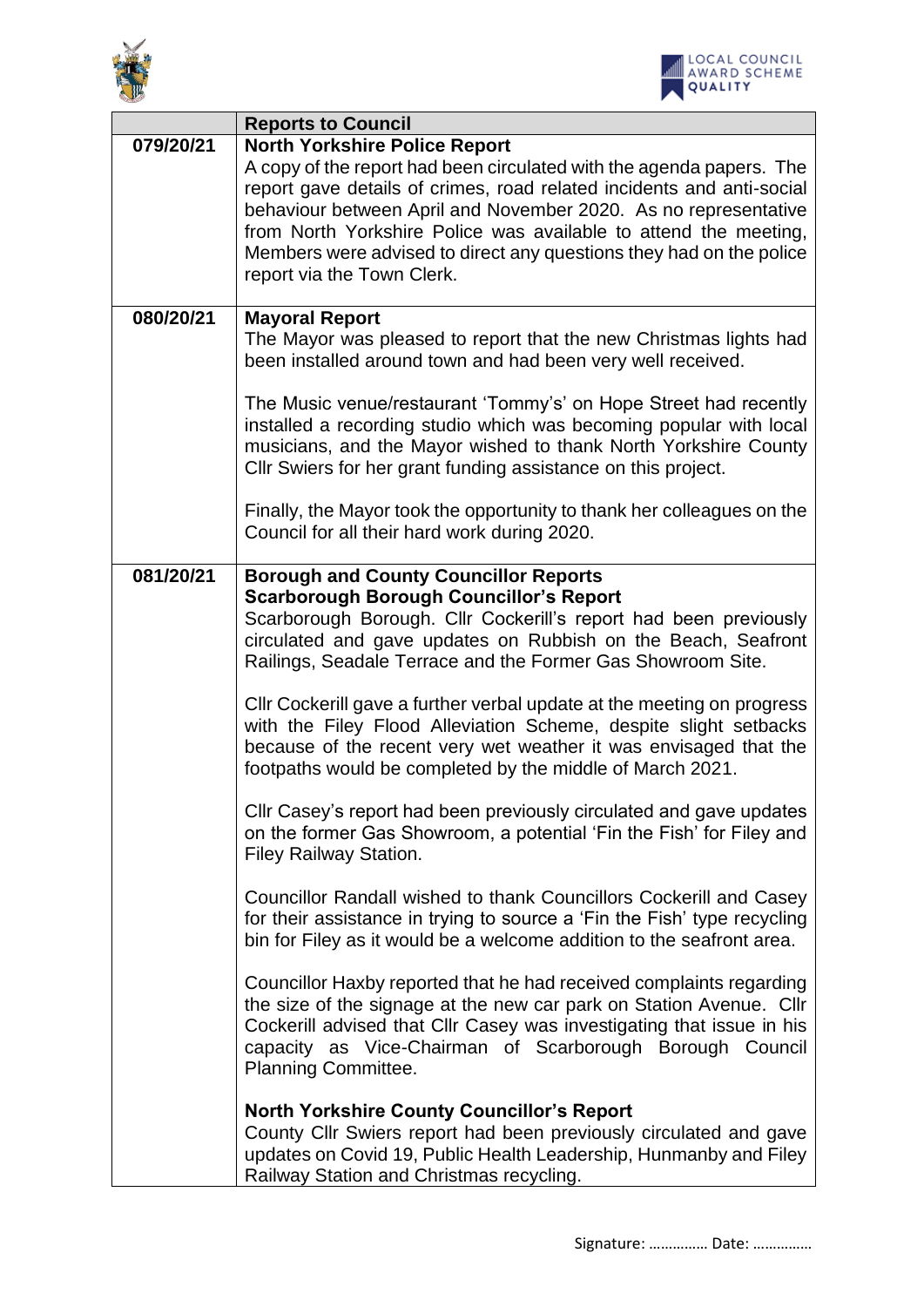

|             | In addition, County Cllr Swiers reported that there had been strong<br>support for the County Councils Unitary Bid from many local groups,<br>the bid had now been submitted to the Government for their<br>consideration. The Locality Budget Grants had been allocated with<br>Filey Literature Festival, St John's Parish Hall, Filey Museum,<br>Tommy's, Filey in Bloom, Filey Sailing Club and Active Filey all<br>benefitting from awards for a variety of projects.      |
|-------------|---------------------------------------------------------------------------------------------------------------------------------------------------------------------------------------------------------------------------------------------------------------------------------------------------------------------------------------------------------------------------------------------------------------------------------------------------------------------------------|
|             | Cllr Haxby advised that the footpath repairs on Grange Avenue were<br>of a very poor standard, Cllr Parkin asked if the subsidence on<br>Crescent Hill had been investigated and Cllr Crawford-Gage asked if<br>there was any update on the future of Silver Birches. County Cllr<br>Swiers kindly volunteered to investigate these queries and report<br>back to a future meeting.                                                                                             |
| 082/20/21   | <b>Town Clerk and RFO Report</b><br>Members had been circulated with a copy of the report which<br>contained an update on the dog warden project, Queen Street<br>Gardens, Freeman and Freewomen applications, new telephone<br>system, Sports and Leisure Grant for the Golf Club, Christmas lights<br>and Local Government Re-organisation.                                                                                                                                   |
|             | Upcoming Council Meetings and Mayoral Engagements were also<br>included within the report.                                                                                                                                                                                                                                                                                                                                                                                      |
|             | CIIr Robinson reported that she had received complaints about a dog<br>fouling issue in and around the Lawns Cemetery and asked the Clerk<br>to report this to the dog warden.                                                                                                                                                                                                                                                                                                  |
|             | <b>Council business items - Procedural Items</b>                                                                                                                                                                                                                                                                                                                                                                                                                                |
| 083/20/21   | Minutes of the Meeting of the Council held on Wednesday 11<br>November 2020.                                                                                                                                                                                                                                                                                                                                                                                                    |
|             | CIIr Cockerill advised that there was an error in minute number<br>064/20/21 Public Participation Time of the minutes from the Council<br>meeting held on Wednesday 11 November 2020. Cllr Cockerill<br>suggested that the minutes should be amended, as he had stated<br>that it had formally been the practice of the 'Town Council' to add<br>verbal updates together with late reports to the website, and not<br>'Scarborough Borough Council' as recorded in the minutes. |
|             | Cllr Robinson proposed, seconded by Cllr Haxby, that Council<br>resolve to approve them as a true and accurate record of the meeting,<br>subject to this amendment.                                                                                                                                                                                                                                                                                                             |
| 083/20/21.1 | RESOLVED: Council resolved to approve the minutes as a true<br>and accurate record of the meeting, subject to an amendment to<br>minute number 064/20/21 Public Participation. It had formally<br>been the practice to add verbal updates together with late                                                                                                                                                                                                                    |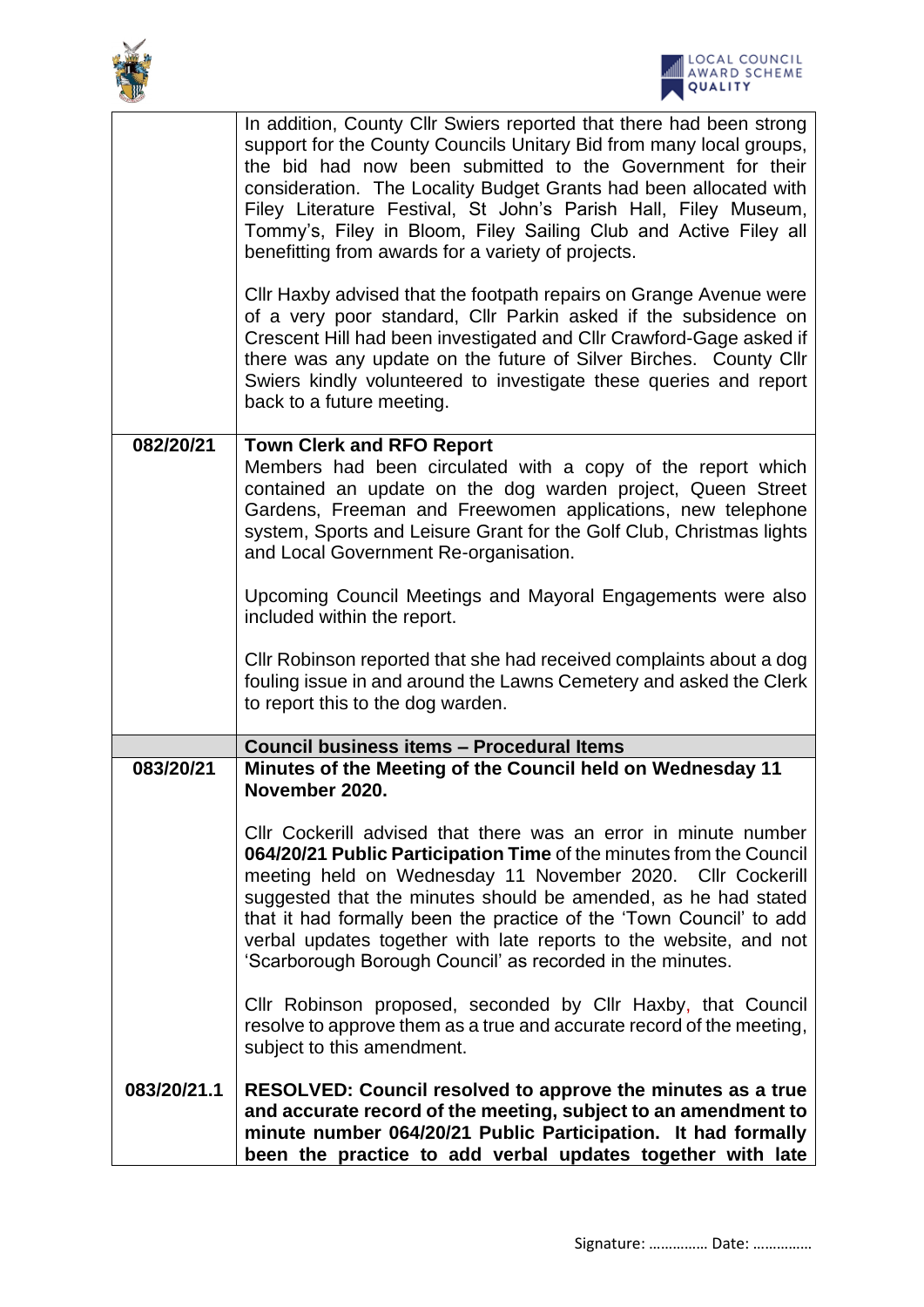



|             | reports to the website at the Town Council rather than at<br><b>Scarborough Borough Council.</b>                                                                                                                                                                                                                                                                                                                                                                                                                                     |
|-------------|--------------------------------------------------------------------------------------------------------------------------------------------------------------------------------------------------------------------------------------------------------------------------------------------------------------------------------------------------------------------------------------------------------------------------------------------------------------------------------------------------------------------------------------|
| 084/20/21   | <b>Minutes of Committee Meetings</b><br>Minutes of meetings:                                                                                                                                                                                                                                                                                                                                                                                                                                                                         |
|             | Property Committees - 16 <sup>th</sup> November 2020<br>CIIr Robinson proposed, seconded by CIIr Haxby that the minutes be<br>noted by Council                                                                                                                                                                                                                                                                                                                                                                                       |
| 084/20/21.1 | <b>RESOLVED: Council resolved to note the minutes</b>                                                                                                                                                                                                                                                                                                                                                                                                                                                                                |
|             | CIIr Robinson advised that members of the Property Committee were<br>about to undertake site visits at several of the Council's properties in<br>the coming weeks. These would be carried out individually rather<br>than as a group to comply with pandemic restrictions.                                                                                                                                                                                                                                                           |
|             | Several Councillor's reported that the paths through Parish Wood had<br>been so severely damaged by tractors, that the original paths had<br>been lost. Cllr Robinson asked to Clerk to investigate this matter and<br>see what can be done to stop vehicles being allowed into the wood.                                                                                                                                                                                                                                            |
|             | Finance & General-Purpose Committee - 24 <sup>th</sup> November 2020<br>CIIr Robinson proposed, seconded by CIIr Haxby that the minutes be<br>noted by Council                                                                                                                                                                                                                                                                                                                                                                       |
| 084/20/21.2 | <b>RESOLVED: Council resolved to note the minutes</b>                                                                                                                                                                                                                                                                                                                                                                                                                                                                                |
|             | Events and Lighting Committee - 24 <sup>th</sup> November 2020<br>Cllr Robinson proposed, seconded by Cllr Haxby that the minutes be<br>noted by Council                                                                                                                                                                                                                                                                                                                                                                             |
| 084/20/21.3 | <b>RESOLVED: Council resolved to note the minutes</b>                                                                                                                                                                                                                                                                                                                                                                                                                                                                                |
|             | Cllr Randal reported that although the Christmas lights had been well<br>received there had been some issues. There had been delays<br>installing the lights with parked vehicles hampering progress.                                                                                                                                                                                                                                                                                                                                |
|             | A request had been received from a local business owner to have the<br>lights switched on during daytime hours too (they currently came on<br>at 3.30pm). The clerk reported that he had obtained a quote from the<br>supplier of the lights, and the costs involved in changing all the timers<br>would be in the region of £500 to £1000. Members were of the<br>opinion that the cost to change the timers this year was quite<br>prohibitive but that daytime lights could be considered as part of the<br>scheme for next year. |
|             | Strategic Planning Committee - 26 <sup>th</sup> November 2020<br>Cllr Robinson proposed, seconded by Cllr Haxby that the minutes be<br>noted by Council                                                                                                                                                                                                                                                                                                                                                                              |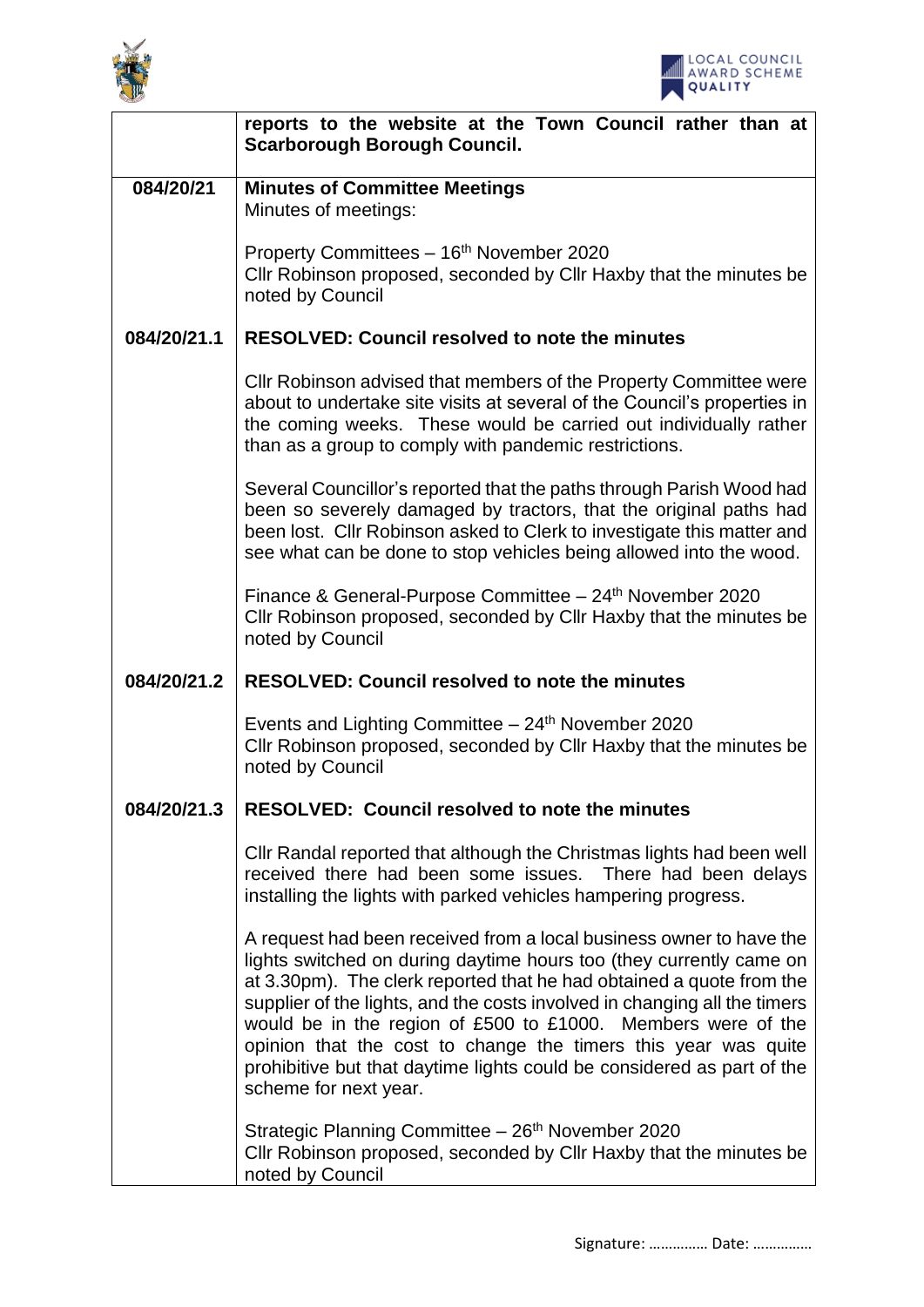



| 084/20/21.4 | <b>RESOLVED: Council resolved to note the minutes</b>                                                                                                                                                                                                                                                                                                                                                                                                                                                                                                                                                                                                                                                                                                   |
|-------------|---------------------------------------------------------------------------------------------------------------------------------------------------------------------------------------------------------------------------------------------------------------------------------------------------------------------------------------------------------------------------------------------------------------------------------------------------------------------------------------------------------------------------------------------------------------------------------------------------------------------------------------------------------------------------------------------------------------------------------------------------------|
| 085/20/21   | <b>Schedule of Payments</b><br>Cllr Randall proposed, seconded by Cllr Haxby that the Council<br>approve the schedule of payments from the general fund for the<br>period 3rd November to 2nd December 2020, a total of £13,058.76 of<br>expenditure.                                                                                                                                                                                                                                                                                                                                                                                                                                                                                                   |
| 085/20/21.1 | RESOLVED: Council supported the proposal and the schedule<br>of payments from the general fund for the period 3rd November<br>to 2 <sup>nd</sup> December 2020, a total of £13,058.76 of expenditure was<br>approved.                                                                                                                                                                                                                                                                                                                                                                                                                                                                                                                                   |
| 086/20/21   | <b>Establishment of Additional Working Parties</b><br>Members were asked to consider the establishment of the following<br>Working parties: -                                                                                                                                                                                                                                                                                                                                                                                                                                                                                                                                                                                                           |
|             | a. Town Plan Working Party $-$ the remit would be to consider<br>all elements of the Town Plan and give recommendations to<br>Full Council.<br>b. Service Provision Working Party $-$ the remit would be to<br>consider of the Model Agreements prior to Local Government<br>Review and to make recommendations to Full Council.<br>c. Asset Transfer Working Group $-$ the remit would be to<br>consider which if any of the current assets in the ownership of<br>Scarborough Borough Council in Filey could be transferred to<br>Filey Town Council prior to Local Government Review and to<br>make recommendations to Full Council.<br>It was proposed by Cllr Haxby and seconded by Cllr Randall that a<br>Town Plan Working Party be established. |
| 086/20/21.1 | <b>RESOLVED: That the Town Plan Working Party be established</b><br>with the remit to consider all elements of the Town Plan and give<br>recommendations to Full Council.<br>The potential Service Provision Working Party and Asset Transfer<br>Working Group were discussed at length, and Members felt that this<br>was a time of opportunity and a lot of consideration was needed to<br>find the best operational wins for Filey in the coming months. There<br>were concerns expressed regarding workload and committee                                                                                                                                                                                                                           |
|             | membership, and members were of the opinion that these two<br>potential groups could possibly be merged into one, with a wider<br>membership. The Clerk was asked to check if it was legal to have a<br>working party made up of all Members of the Town Council.<br>It was proposed by Cllr Cockerill and seconded by Cllr Wilkie that<br>Filey Town Council constitute a Service and Asset Transfer Working                                                                                                                                                                                                                                                                                                                                           |